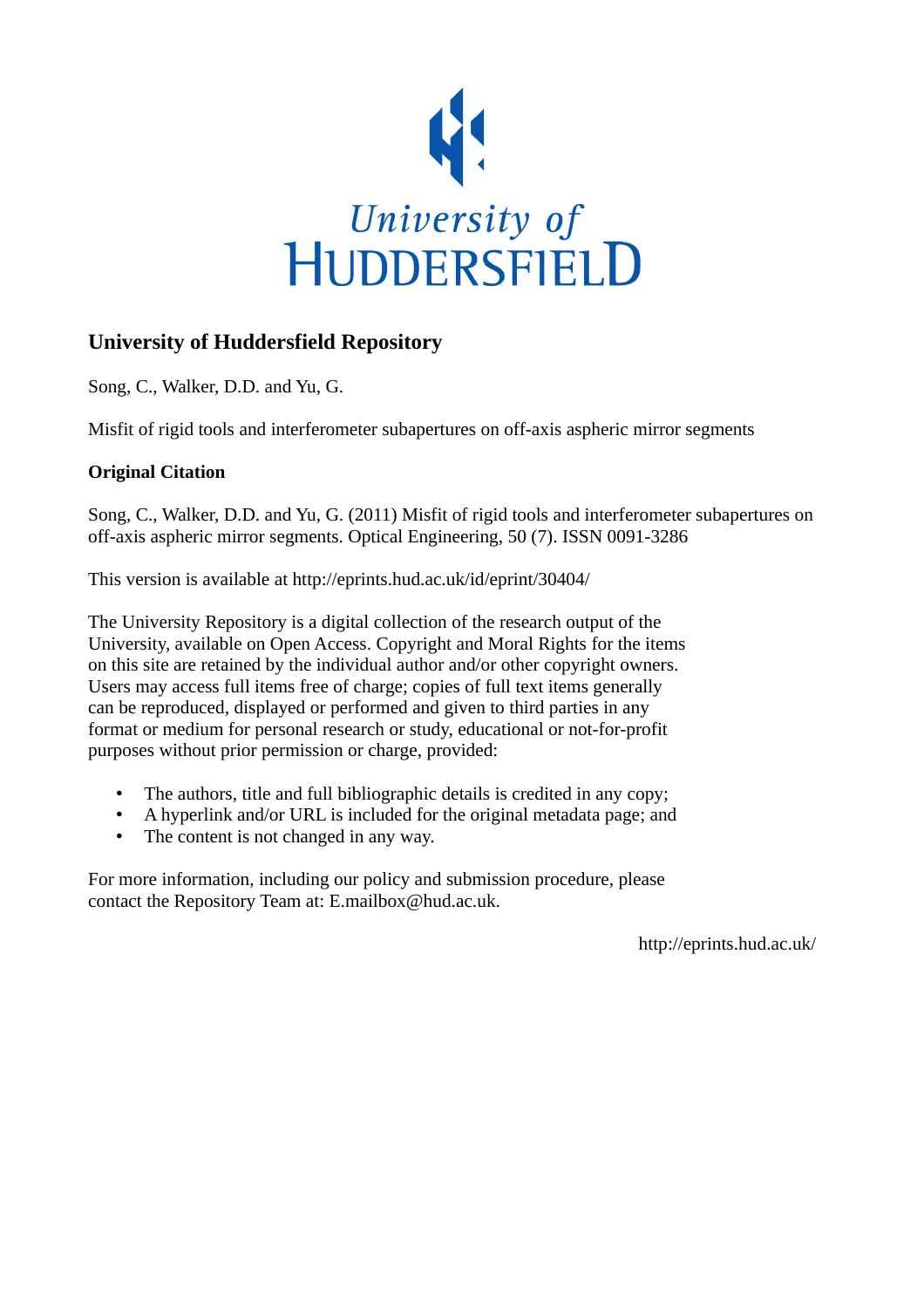# **Optical Engineering**

SPIEDigitalLibrary.org/oe

# **Misfit of rigid tools and interferometer subapertures on off-axis aspheric mirror segments**

Ci Song David Walker Guoyu Yu

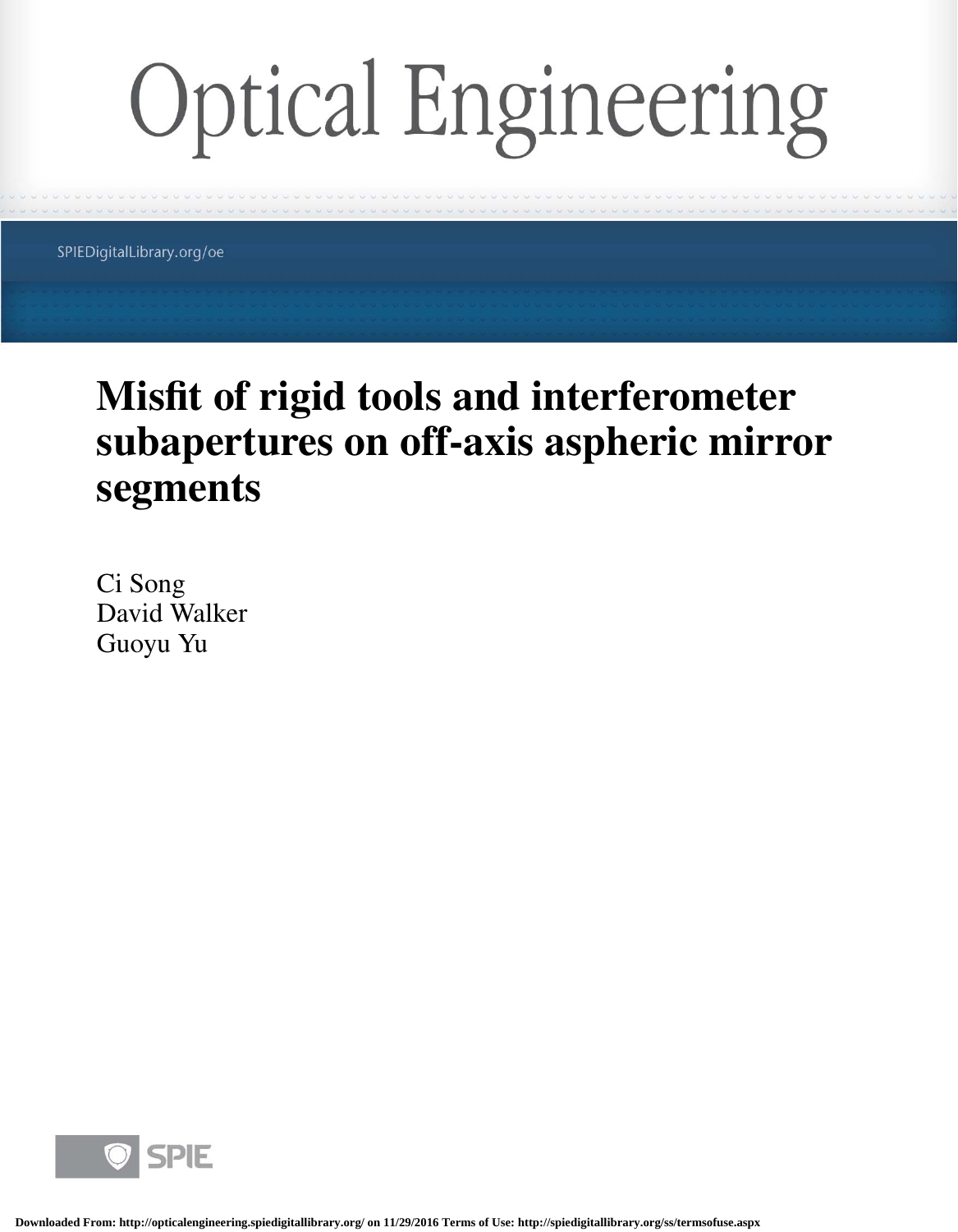# **Misfit of rigid tools and interferometer subapertures on off-axis aspheric mirror segments**

#### **Ci Song**

National University of Defense Technology College of Mechatronic Engineering and Automation Changsha, Hunan, 410073, China E-mail: [sunicris@163.com](mailto:sunicris@163.com)

#### **David Walker**

University College London and Zeeko Ltd, National Facility for Ultra-Precision Surfaces OpTIC-Glyndwr, Ffordd William Morgan St Asaph Business Park North Wales, LL17 OJD, United Kingdom and Glyndŵr University OpTIC-Glyndwr, Ffordd William Morgan St Asaph Business Park North Wales, LL17 OJD, United Kingdom

#### **Guoyu Yu**

Glyndŵr University OpTIC-Glyndwr, Ffordd William Morgan St Asaph Business Park North Wales, LL17 OJD, UK

#### **1 Introduction**

The European extremely large telescope (E-ELT), under development by the European Southern Observatory (ESO) will be 42 m in diameter and will address key science projects such as the era of galaxy-formation and terrestrial extra-solar planets.<sup>[1](#page-7-0)</sup>

The National Facility for Ultraprecision Surfaces, St. Asaph, United Kingdom is producing seven full-size prototype segments for the E-ELT project for ESO. These mirrorsegments have an irregular-hexagonal shape to tessellate a curved surface, and an off-axis ellipsoid surface. The nominal segment size is  $1.234$  $1.234$  $1.234$  m, flat to flat.<sup>[1,](#page-7-0)2</sup> The seven prototype segments form a cluster at the periphery of the 42 m pupil, as shown in Fig. [1.](#page-3-0)

This paper addresses the potential use of small rigid tools attached to standard rotating polishing bonnets on the Zeeko CNC polishing machine. They can be used to smooth surfaces with loose-abrasive, following diamond-wheel generation of the off-axis asphere. The compression ("*Z*-offset") of the inflated bonnet provides the tool's contact force. $3-5$  The misfit between the tool-surface and the off-axis aspheric surface of the segment limits the maximum tool-size. Empirically, the depth of surface defects caused by such a misfit depend on two main criteria: i. the relationship between misfit and abrasive particle size, and ii. the absolute depth of material removed.

**Abstract.** Rigid tools can confer advantages at certain stages of manufacturing off-axis mirror segments, but the misfit due to surface asphericity and asymmetry poses constraints on their application. Types of misfit are classified and, using least squares, the best-fit tool forms with different distances from the pole of the parent asphere are calculated. The outer mirror segment for the European extremely large telescope is taken as a case-study, assuming a rigid tool size of 150 mm. A simple independent approximation validates the calculation. A close parallel is wavefront misfit in subaperture interferometry, which is also considered. © 2011 Society of Photo-Optical Instrumentation Engineers (SPIE). [DOI: 10.1117/1.3597328]

Subject terms: misfit; rigid tools; aspheric segment.

Paper 110089RR received Jan. 28, 2011; revised manuscript received May 10, 2011; accepted for publication May 16, 2011; published online Jul. 6, 2011.

> Assuming a raster tool-path, misfit can be managed in two ways:

- 1. Straight raster-tracks are orientated perpendicular to a line joining the center of the segment to the pole of the primary. The natural wear-rate of the tool is measured on a witness part. Process parameters are chosen so that the tool wear-rate is sufficient for the tool to adapt to the changing asphericity along each rastertrack. Tool-wear also changes the *Z*-offset and hence bonnet compression, and the CNC file is modified to compensate.
- 2. In the special case of an arcuate raster, where the centre of curvature of each arc lies on the axis-ofsymmetry of the parent asphere, each raster-track is a a contour of constant asphericity. There is then no change in misfit along each raster-track, although tool-wear must still be compensated in the CNC file.

In either case, the tool is prepared with a rotational aspheric form, chosen to be the best-fit to the local geometry of the segment at the start of the tool-path. Misfit effects then arise from i. the instantaneous change in asphericity on stepping from one raster track to the next, and ii. the rotation of the tool, which forces it to adopt a rotationally-symmetric form despite the cylindrical term in the segment surface.

In this paper, a best-fit of the rotationally-symmetric tool is calculated to investigate the quantitative misfit. An outermost E-ELT segment is simulated: the most severe case. The misfit for given tool sizes and polar distances is

<sup>0091-3286/2011/\$25.00 © 2011</sup> SPIE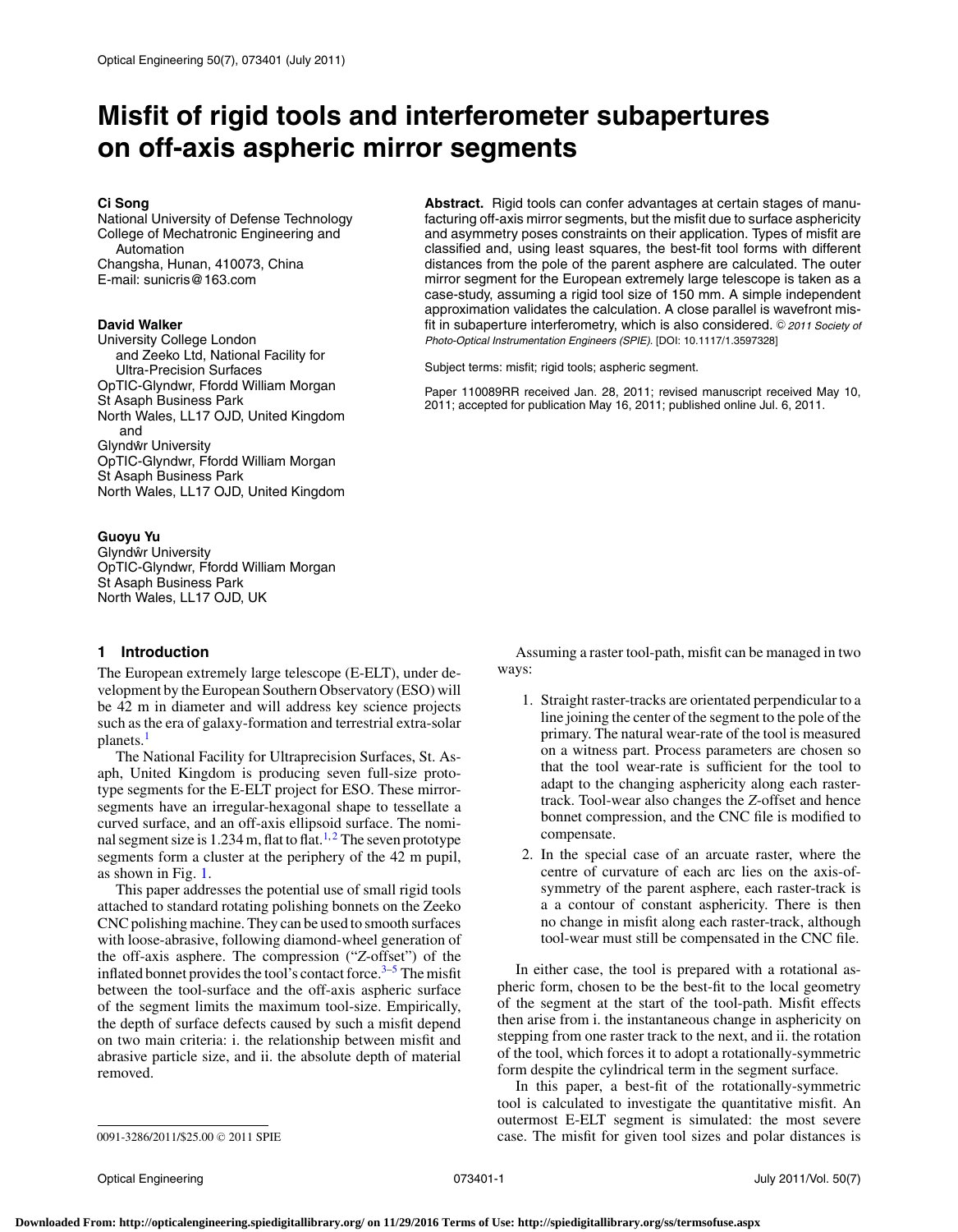<span id="page-3-0"></span>

**Fig. 1** Prototype segments pattern.

considered in Sec. [4.](#page-4-0) The analytic simulations are used to compute the tool-misfit on a grid-spacing of  $0.1 \times 0.1$  mm. The results were then cross-checked using a simple independent method of reduced accuracy and the results used to assess viable maximum tool sizes. Finally, subaperture interferometry is considered, where the wavefront misfit to the best fit spherical wavefront is calculated.

#### <span id="page-3-6"></span>**2 Representation of Off-Axis Segment in a Translational and Rotational**

#### **2.1** Reference Frame

The ELT primary mirror is a conic surface with the following expression:

<span id="page-3-5"></span>
$$
z = \frac{c \cdot \rho^2}{1 + \sqrt{1 - (k+1) \cdot c^2 \cdot \rho^2}},\tag{1}
$$

where*c* is the curvature of the vertex,  $k$  is the conic constant  $(k = -e^2$ , where *e* is the eccentricity), and  $\rho$  is the distance between point  $(x, y, z)$  and original point  $(0, 0, 0)$  in the *XOY* plane ( $\rho^2 = x^2 + y^2$ ). In the ELT project,  $c = 1/84,000$ mm<sup> $-1$ </sup> and  $k = -0.99, 3295$ .

To analyze locally the off-axis section of the conic prototype segment that is centered at the point  $(x_0, 0, z_0)$  aligned with the point's normal direction, a new reference frame centered at point  $(x_0, 0, z_0)$  should be introduced to describe the conic prototype segment. In addition, some proper translational and rotational relations which will be established between the new reference frame and the original one are described as follows.

<span id="page-3-4"></span>
$$
x = x' \cdot \cos \theta - z' \cdot \sin \theta + x_0
$$
  
\n
$$
y = y'
$$
  
\n
$$
z = x' \cdot \sin \theta + z' \cdot \cos \theta + z_0.
$$
\n(2)

As the parent primary mirror is rotationally-symmetric, the  $x$  axis of the original reference can be definitely aligned with the normal direction from point  $(0, 0, 0)$  to point  $(x_0, 0, z_0)$ . It means that two points  $(x_1, y_1, z_1)$  and  $(x_2, y_2, z_2)$  must attribute the same features in a new local reference frame if they have the same length  $(x_1^2 + y_1^2)$  $= x_2^2 + y_2^2 = \rho^2$ ). In the above equations, the value at point  $(x_0, 0, z_0)$  can be expressed as

<span id="page-3-2"></span>
$$
z_0 = \frac{c \cdot x_0^2}{1 + \sqrt{1 - (k+1) \cdot c^2 \cdot x_0^2}}.
$$
\n(3)

<span id="page-3-1"></span>

**Fig. 2** Local coordinates of the off-axis section centered at the point  $(x_0, 0, z_0)$ .

Considering that in the new reference frame the  $z'$  axis is aligned with the normal direction of conic (shown in Fig. [2\)](#page-3-1), its rotational angle can obtained easily as

<span id="page-3-3"></span>
$$
\tan \theta = z_x,\tag{4}
$$

where  $z_x$  is the derivative of *z* with respect to *x*. With proper geometric transformation and analysis,  $z_x$  can be expressed as

$$
z_x = \frac{c \cdot x_0}{\sqrt{1 - (k+1) \cdot c^2 \cdot x_0^2}}.
$$
 (5)

With the help of Eqs.  $(3)$  and  $(4)$ , some expressions between point  $(x_0, 0, z_0)$  and parameters *c*, *k*, and  $\theta$  can be given by

$$
cx_0 = \frac{\sin \theta}{\sqrt{1 + k \sin^2 \theta}},
$$
\n(6)

$$
1 - (k+1)cz_0 = \frac{\cos \theta}{\sqrt{1 + k \sin^2 \theta}}.
$$
\n(7)

Substituting Eqs.  $(2)$  and  $(4)$  into Eq.  $(1)$ , a conic equation can be obtained in the new reference coordinate system with some algebra transformation. $6, 7$  $6, 7$ 

$$
z = \frac{t}{b + \sqrt{b^2 - at}},\tag{8}
$$

With the help of

$$
a = c(1 + k \cos^{2} \theta)
$$
  
\n
$$
b = \frac{1}{\sqrt{1 + k \sin^{2} \theta}} - ck \sin \theta \cos \theta x
$$
  
\n
$$
t = c(1 + k \sin^{2} \theta)x^{2} + cy^{2}.
$$
  
\n(9)

#### **3 Best-Fit Tool Form Analysis**

A fine polishing process requires intimate contact between the lap and the optic, and this naturally occurs when both are spherical with matching radius. However, a misfit also arises when polishing aspherics. To minimize the misfit effect, a best-fit tool should be introduced. The best-fit tool's form is an on-axis conic centered on the portion desired, which can fit the local surface best in the rms sense.

An arcuate tool-path (curved raster) can be configured so that the center of curvature of each track coincides with the vertex of the 42 m primary mirror. In this case, each track is a contour of constant asphericity. During the motion of the tool along the arcuate tool-path (Fig. [3\)](#page-4-1), it continuously wears

Optical Engineering 073401-2 July 2011/Vol. 50(7)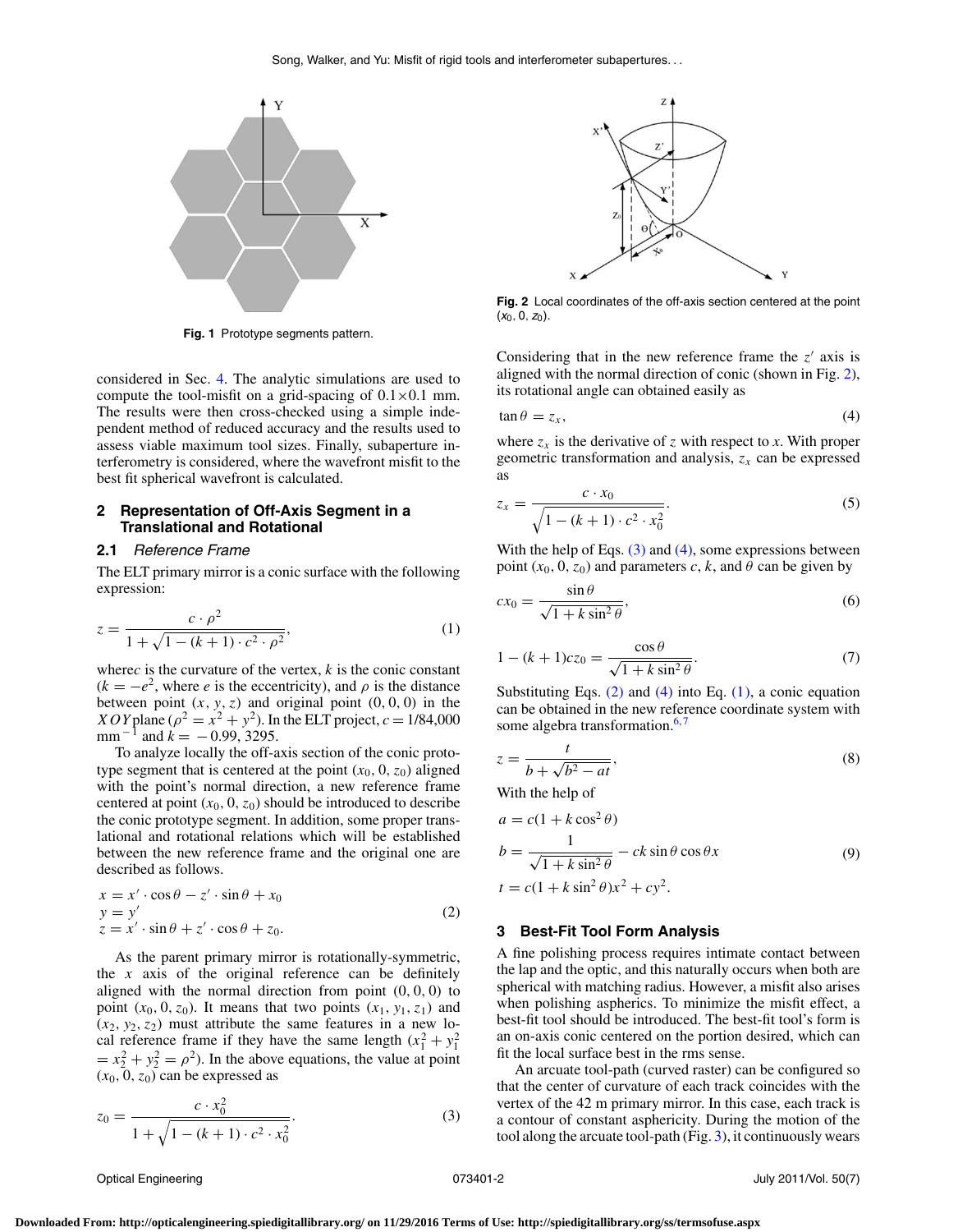<span id="page-4-1"></span>

**Fig. 3** Arcuate raster tool-path for an off-axis prototype segment (exaggerated curvature).

and the CNC file is configured to allow for the pre-measured wear-rate. The tool's form is a rotationally-symmetric conic and the best-fit to the local segment surface.

Cardona–Nunez et al.<sup>7</sup> have presented a method to approximate an off-axis section by an on-axis conic centered on the portion. Based on a continuum least squares method, an on-axis best-fit conic can be expressed as:

$$
z = \frac{c_n \cdot \rho^2}{1 + \sqrt{1 - (k_n + 1) \cdot c_n^2 \cdot \rho^2}},\tag{10}
$$

where  $c_n$  is the new curvature of the vertex, and  $k_n$  is the conic constant of the on-axis best-fit conic. Their detailed expressions are as follows

<span id="page-4-2"></span>
$$
c_n = 0.5c\delta(1 + \delta^2),\tag{11}
$$

<span id="page-4-3"></span>
$$
k_n = [m(1+3\delta^2) + n(3+\delta^2)]/(1+\delta^2)^3.
$$
 (12)

In addition, the symbol  $m$ ,  $n$ , and  $\delta$  are defined as

$$
m = 4k^2 \sin^2 \theta \cos^2 \theta + b\delta^2, \tag{13}
$$

$$
n = 1 + k \cos^2 \theta,\tag{14}
$$

$$
\delta = \sqrt{1 + k \sin^2 \theta}.
$$
\n(15)

Therefore, a new on-axis conic (in terms of rms) that best fits the off-axis mirror segment can be obtained with Eqs. [\(11\)](#page-4-2) and  $(12)$ . Note that the parameters  $c_n$  and  $k_n$  are independent with the size of the off-axis prototype mirror segment.

For a plausible tool size of 50 mm, the cross section tools with the different polar distances (distance of tool-center from the pole of primary) from 0 to 21 m have been simulated, as shown in Fig.  $4(a)$ . The tool's center is defined as the reference point, to accord with the protocol of the Zeeko process. Figure  $4(b)$  shows the variation of edge-heights of tools, for different distances from the pole of the 42 m primary mirror.

#### <span id="page-4-0"></span>**4 Principle of Misfit**

#### **4.1** Definition of Misfit

Fine polishing ideally requires intimate contact between the tool and the optical surface, and this occurs with a spherical optic because of symmetry. $\frac{8}{3}$  $\frac{8}{3}$  $\frac{8}{3}$  However, when a rotating

<span id="page-4-4"></span>

**Fig. 4** Best-fit tool rotationally-symmetric form for tool-diameter of 50 mm. (a) Cross section of a 50 mm tool; (b) Tool edge-heights with different polar distances.

(and so rotationally-symmetric) rigid tool moves across an asphere, there is a varying misfit. In the general case of an off-axis asphere (or freeform), where a rotating rigid tool follows a pre-determined tool-path, three types of misfit are defined as:

Misfit-1: Misfit of the rotationally-symmetric rigid tool to the surface

Misfit-2: Misfit due to the change in surface asphericity along one tool-path trajectory.

Misfit-3: The "stepping" misfit between one tool-path trajectory and the next (e.g., between adjacent raster-traverses or spiral-convolutions)

Misfit-1 is effectively the difference between the surfaceform over the tool-diameter, and the best-fit rotationalaverage to the surface-form. In the special case we adopt of the arcuate tool-path, the asphericity is constant along each track, and so Misfit-2 does not arise. For other tool-paths such as a straight raster, it can be managed through toolwear. Misfit-3 requires quantification, but can be managed through design of the tool-path. When Misfit-3 occurs in the polishing, the total misfit should be obtained with Misfit-3 plus Misfit-1. To evaluate these misfits, a lateral grid spacing of 0.1 mm was used throughout the simulations.

#### **4.2** Principle of Misfit-1

To investigate Misfit-1, we adopt the following parameters: the polar distance (distance of tool-center from pole of primary) varies between 1 and 21 m, and four tool sizes with diameter of 50, 100, 150, and 200 mm. The misfit PV is depicted in Fig. [5;](#page-5-0) as expected, a large tool results in more Misfit-1, and an increased Misfit-1 towards the edge of the pupil.

#### **4.3** Principle of Misfit-2

Since Misfit-2 is related with tool-path, two types of raster tool-paths (straight raster and straight cross raster) are investigated in this section, as shown in Fig. [6.](#page-5-1) Misfit-2 of the straight raster tool-path is the difference between the rotationally-symmetrical best-fitting aspheric to the local surface at point A compared with point B, and Misfit-2 of straight cross raster tool-path is the difference between the rotationally-symmetrical best-fitting aspheric to the local surface at point C compared with point D. Therefore, if the surface is a pure cylindrical form, then Misfit-2 will be zero.

To investigate the relation between Misfit-2, tool-size, and polar distance, the following parameters are adopted: the polar distance (distance of tool-center from pole of primary) varies between 1 and 21 m, and four tool sizes with diameter of 50, 100, 150, and 200 mm. Misfit-2 with straight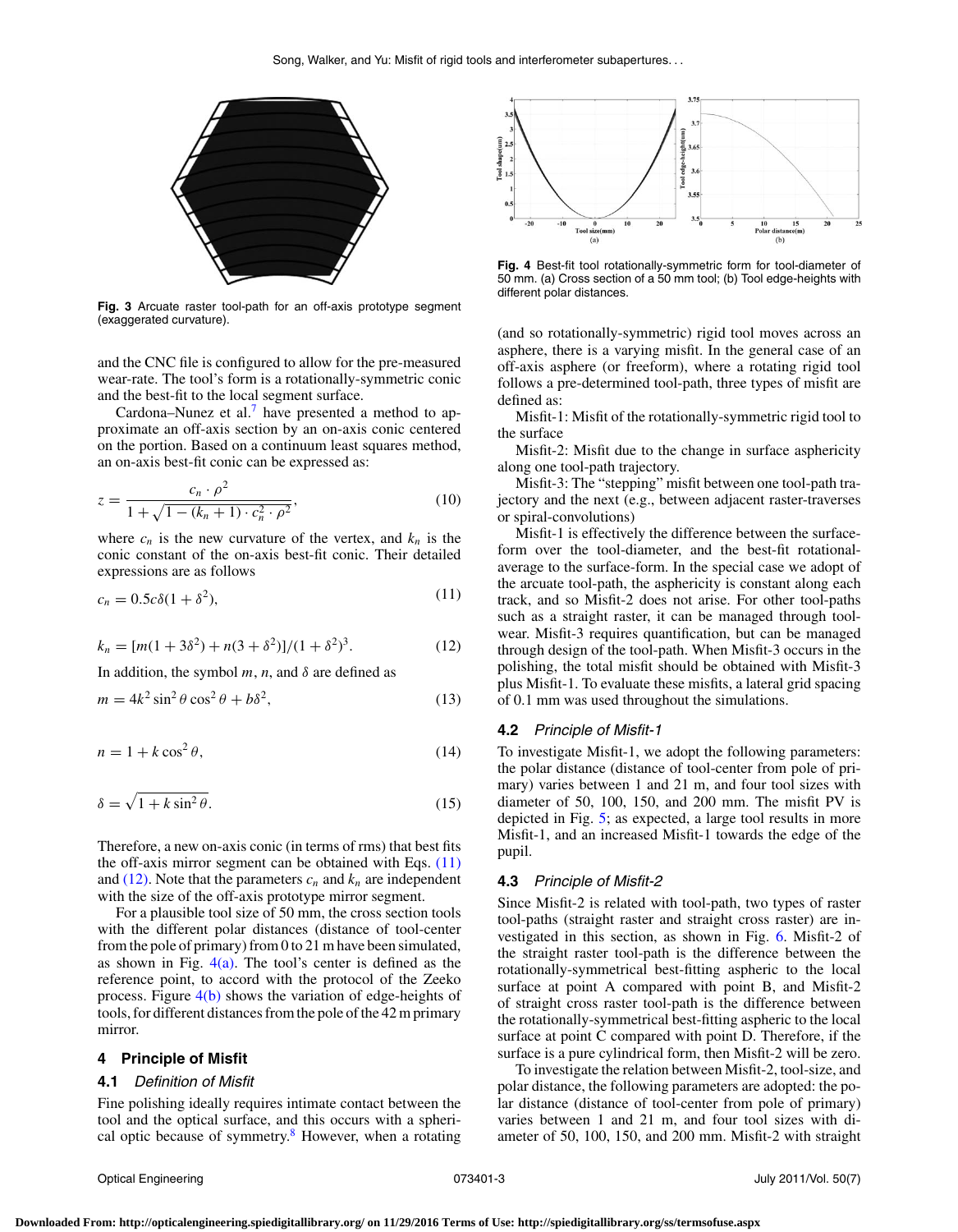<span id="page-5-0"></span>

**Fig. 5** Relation between Misfit-1 (p-to-v), tool-size, and polar distance.

raster tool-path and straight cross raster tool-path are depicted in Figs. [7](#page-5-2) and [8,](#page-5-3) respectively.

#### **4.4** Principle of Misfit-3

To investigate the principle of Misfit-3, the polar distance is 21 m, four tool sizes with diameter of 50, 100, 150, and 200 mm are adopted, and the step-size is in the range of 1 to 20 mm. The results are shown in Fig. [9,](#page-5-4) and show a linear relation between Misfit-3 and the step-size.

#### **5 Quantitative Misfit of the Outermost Off-Axis Mirror Segment for E-ELT**

The misfit of an outermost off-axis E-ELT segment constitutes the worst case. As an illustration, φ150 *mm* tool is evaluated, 21 m from the primary vertex, with a step-size of 10 mm. With the straight raster tool-path, Misfit-2 is almost negligible, as shown in Fig. [7.](#page-5-2) To observe the distribution of Misfit-1 and Misfit-3, they are simulated. The results of Misfit-1 are shown in Figs.  $10(a)$  and  $10(b)$ , showing a saddle form with PV of 19.1  $\mu$ m Being different from Misfit-1, Misfit-3 is rotationally-symmetrical, as shown in Figs. [11\(a\)](#page-6-1) and  $11(b)$ . Its PV is 0.17  $\mu$ m, which is an order of magnitude less than Misfit-1.

<span id="page-5-1"></span>

**Fig. 6** Two raster tool-path defined in off-axis segment.

<span id="page-5-2"></span>

Fig. 7 Relation between Misfit-2 (p-to-v), tool-size, and polar distance with a straight raster tool-path.

<span id="page-5-3"></span>

**Fig. 8** Relation between Misfit-2 (p-to-v), tool-size, and polar distance with a straight cross raster tool-path.

<span id="page-5-4"></span>

**Fig. 9** Relation between Misfit-3 (p-to-v), tool-size, and step-size.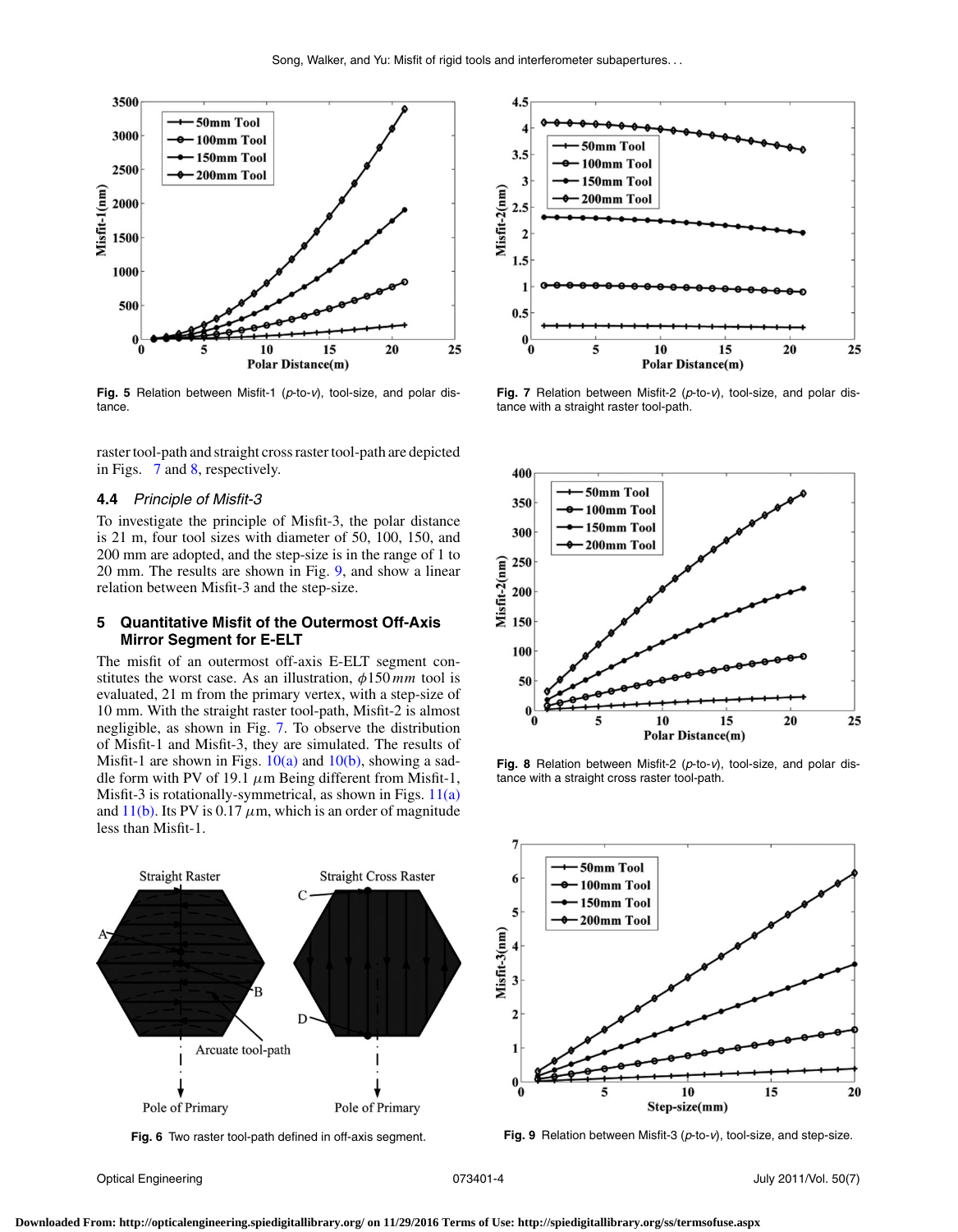<span id="page-6-0"></span>

**Fig. 10** Misfit-1 of the outermost off-axis segment with a 150 mm tool.

To validate the simulated results, the projection method is adopted. Given the tool size, a projection is performed along the central point's normal direction, and the sag of the local off-axis segment can be obtained. Sag *X* and Sag *Y* defined in the new reference frame established in Sec. [2](#page-3-6) can be calculated, as shown in Fig. [12\(a\).](#page-6-2) Sag *X*, Sag *Y*, and their difference are all plotted in Fig. [12\(b\).](#page-6-2) The difference between Sag *X* and Sag *Y* with PV of 1.96  $\mu$ m is approximately equal to Misfit-1 with PV of 1.91  $\mu$ m. This confirms the simulation results.

#### **6 Relevance to a Grolishing Tool**

We consider the representative case of a 50 mm diameter hard grolishing tool, mounted on a standard 80 mm radiusof-curvature Zeeko bonnet. This has been characterized with a raster tool-path and C9 (9  $\mu$ m) aluminium oxide abrasive. Machine parameters were as follows:

- Raster traverse-rate  $=$  500 mm/min.
- $\text{I}$  Tool rotation speed = 150 rpm.
- Bonnet inflation pressure  $= 0.2$  bar.

The resulting depth of removal on Zerodur was 4.5  $\mu$ m, and the volumetric removal rate 3.62 mm<sup>3</sup>/min. The toolwear was determined by measuring a fiducial mark on the active surface of the tool before and after grolishing, using a form Talysurf stylus profilometer. This gave a wear-rate of 15.8  $\mu$ m /h.

For the raster along the radial direction of the parent as-phere (Fig. [8\)](#page-5-3), the time for one raster trajectory is  $\sim$ 2.5 min, and so the tool-wear would be  $\sim$ 0.660 μm. This may be compared with Misfit 2 of 20 nm.

#### **7 Application to Subaperture Interferometry**

There are interesting analogies between subaperture interferometry of segments and subaperture polishing or grol-

<span id="page-6-1"></span>

**Fig. 11** Misfit-3 of the outermost off-axis segment with a 150 mm tool and 10 mm step-size.

<span id="page-6-2"></span>

**Fig. 12** Rough calculation of the outermost off-axis prototype segment. (a) Definition of Sag X and Sag Y; (b) Calculation of the difference between Sag X and Sag Y.

ishing. Subaperture interferometry is attractive for certain measurement tasks, such as edge-profiles at process stages where local slopes are beyond full-aperture interferometry. The practical diameter of the subaperture is ultimately limited by the misfit between the ideal local aspheric surface and the reference wavefront generated by the interferometer. Local defects are superimposed on this base mismatch. In the absence of null-optics, the effective reference is spherical, rather than the rotationally-symmetric asphere of a grolishing tool. Therefore, if the tool form is defined as a best-fit sphere to the local aspheric surface, the level of misfit can be used to evaluate the difficulty and feasibility of subaperture interferometry. On this condition, misfit in subaperture interferometry for aspheric surface can be also simulated with the method instituted in this paper. Considering using subaperture interferometry up to 250 mm diameter to test the ELT segment surface, the misfit can be computed, which is shown in Fig. [13.](#page-6-3)

#### **8 Discussions**

In this paper, we have examined the quantitative sources of misfit of a rigid tool on an off-axis asphere, including tool-rotation. By separating the sources of misfit, the method presented may be used directly to assess the viability of rotating and nonrotating hard tools, used for different asphericsegments in a family, at different process-stages, and with different sizes of abrasives. This gives a powerful technique for

<span id="page-6-3"></span>

**Fig. 13** Wavefront misfit for different measurement subapertures at various polar distances from axis of 42 m primary mirror.

Optical Engineering 073401-5 July 2011/Vol. 50(7)